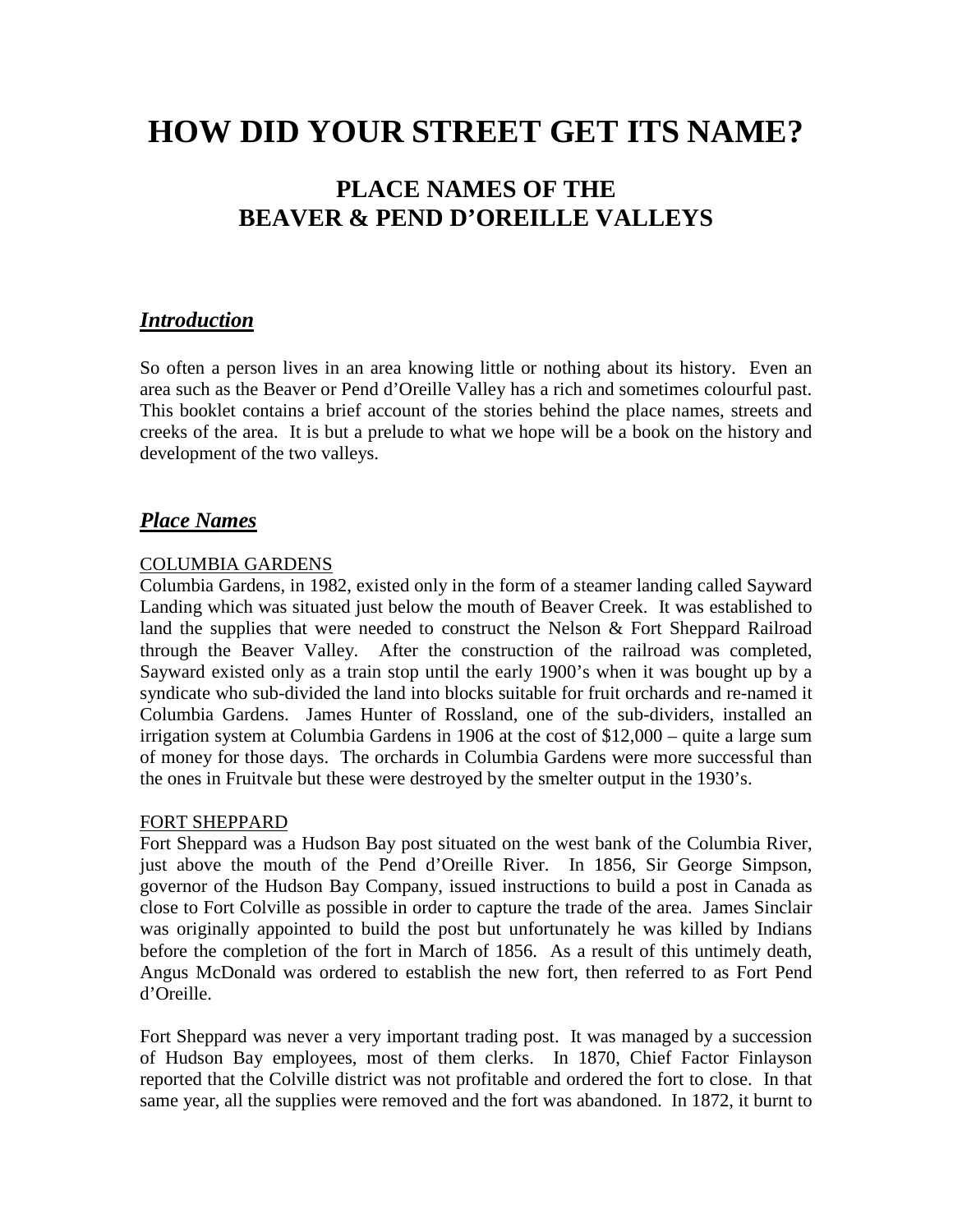the ground. Fort Sheppard was named after John Sheppard, governor of the Hudson Bay Company from 1856 – 1858.

A small creek that flows past the historical site of Fort Sheppard to the Columbia River serves as a reminder of the Hudson Bay Trading Post that once stood there. It bears the name Sheppard Creek.

#### FRUITVALE

Fruitvale was originally named Beaver Siding because it was a railway stop for the Great Northern Railroad. Then, in 1906, a land corporation called Fruitvale Limited, purchased a great deal of land on both sides of this stop and changed the name to Fruitvale. This name played an important part in the propaganda scheme which depicted Fruitvale as the best fruit growing area in the West Kootenays.

#### KOOTENAY

Kootenay was first applied to the local Indians by neighbouring tribes after their arrival from east of the Rockies. In Dene language "coo" means water and "tinneh" means people. Therefore, one gets the translation "people of the lakes" or "water people." The Kootenays were sun worshipers who would endure cruel tortures of various kinds to please their Sun God. To gain blessings of "unseen spirits" they often chopped off part of a finger before joining in the skirmishes and battles with their rivals, the Lakes and the Blackfoots. They were very skilled in the use of the coup stick and flat bow. The Kootenays were not farmers as they grew no crops other than a little tobacco. Instead they hunted and fished, supplementing their diet with berries, seeds and nuts. Father de Smet referred to the Kootenay Indians as "simple, dignified, modest and scrupulously honest."

#### PARK SIDING

Park Siding is an old station stop that was owned by the Nelson & Fort Sheppard Railroad. It is situated just outside of Fruitvale at the point where Bell Creek joins Beaver Creek. The siding is located near Andrew Park's land, hence the name Park Siding.

Mr. Park panned for gold in Wild Horse Creek near Ymir and in the Big Bend Country. Later, he settled at Park Siding, having bought his land directly from the Nelson & Fort Sheppard Railroad. His land was later left to his niece who was from the United States. Mr Park's niece, however, did not think that the land was worth paying taxes on and eventually, the land went up for tax sale.

#### PEND D'OREILLE

There are three plausible reasons why the French word, Pend d'Oreille, meaning "earring" or "earlobe" was applied to the Pend d'Oreille River. Firstly, the lake formed by the river in Idaho State is shaped like an ear. Another possible reason is that the first French Canadian fur traders linked the word earring to the river after the Indian tribe who lived along its banks and who wore pendants from their ears. A third possible purpose behind the name is a meaning that is again connected to the Indian tribe, but this time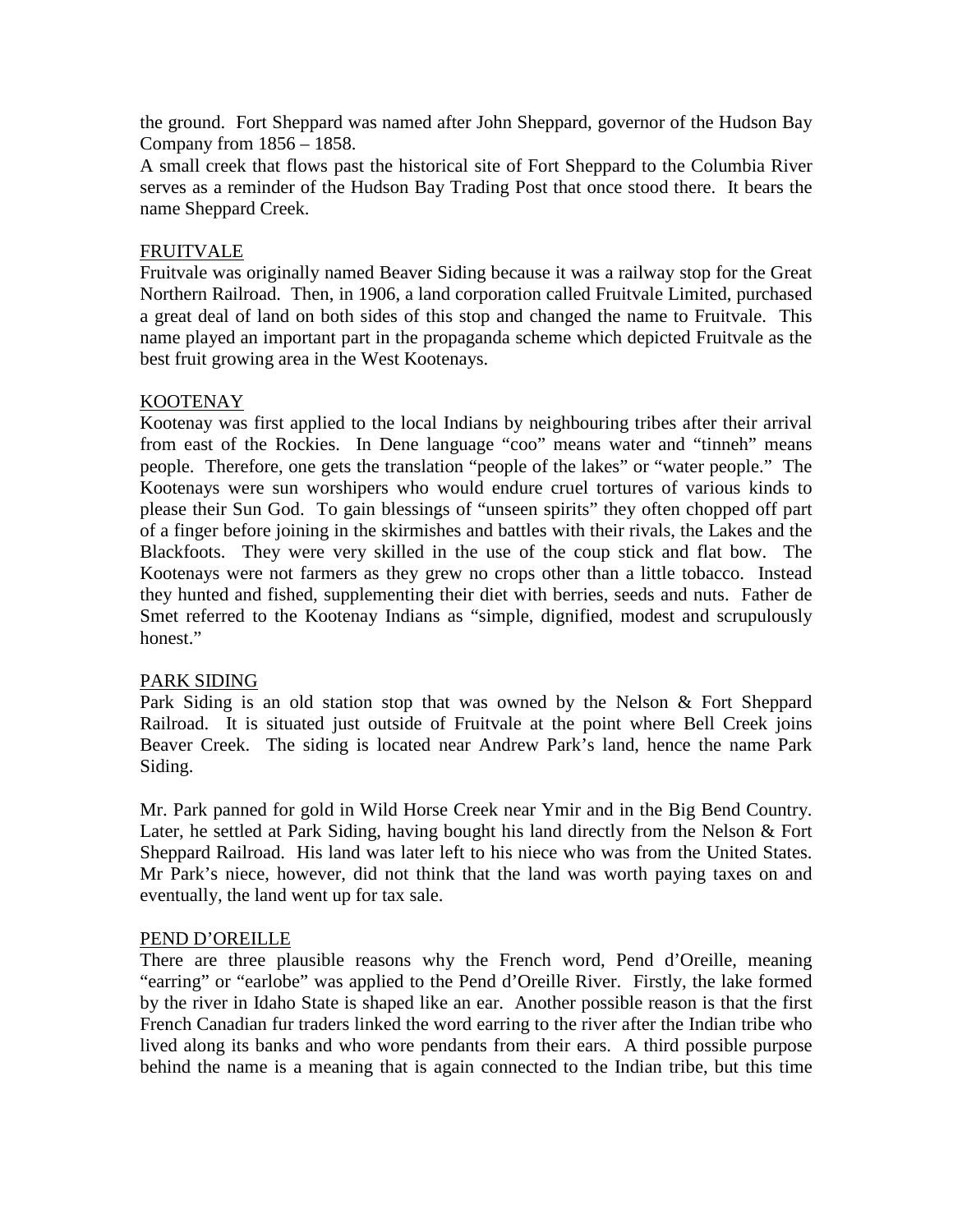with the intention of remarking upon their elongated ear lobes deformed as such by wearing heavy shell earrings.

#### ROSS SPUR

Ross Spur is named after Sid Ross, who along with his partner Barnet Archibald, formed a logging company at about the turn of the century at what is now known as Ross Spur. Mr. Ross continued logging in the area until about 1923, when he built a shingle mill which unfortunately burnt down before a single shingle was produced. In 1901, Mr. Ross ran the general store in Salmo with one John Benson.

#### WANETA

There are two possibilities for the naming of Waneta: one is that it is from an Indian word meaning "rushing waters" and the other is that it is the misspelling of Juanita, a mineral claim in the area. Waneta came into existence when the railway was put through in 1893 and a customs house was established. For years Waneta boasted a hotel, a post office, and a store, and served as a meeting place for the scattered residents of the Pend d'Oreille Valley.

### *Streets & Roads*

#### BEAVER STREET

Beaver Siding was the original name for Fruitvale. The name Beaver was first applied to this area because of the large population of beavers found in the district when the first people came through. Long-time residents can remember the beavers building dams to such an extent that they caused the creek to overflow and flood the road. Downtown, Beaver Street runs beside Beaver Creek, parallel to Main Street. It runs between Columbia Gardens Road and Maple Avenue, jumping Beaver Creek on its way.

#### BLUEBIRD ROAD AND CORNER

Bluebird Road was named by Miss Marjorie Castle who operated a teahouse in 1928, on what we now call Bluebird Road. Miss Castle chose that name because bluebirds built nests in all four corners of the house. During this time, the bus that ran between Fruitvale and Trail stopped at the teahouse to let passengers on and off. The road and corner were not as yet named but the passengers on the bus began calling the corner Bluebird Corner in honour of Miss Castle's teahouse and eventually it appeared as such on the bus schedule. When the village was incorporated, the road was named Willow Road, but the public was so accustomed to Bluebird Road that it was eventually changed. At her teahouse, Miss Castle served homemade ginger beer, which she put up in old-fashioned beer bottles, as well as homemade cakes and cookies – a truly wonderful combination.

#### CHRISTIE ROAD

Christie Road is named after George Christie who moved to the area after W.W.I. As a returning soldier, he was eligible to take advantage of the government's special offer whereby they paid for a parcel of land and the veteran gradually paid them back. Mr. Christie bought 40 acres of land in Beaver Falls this way. On his property he grew alfalfa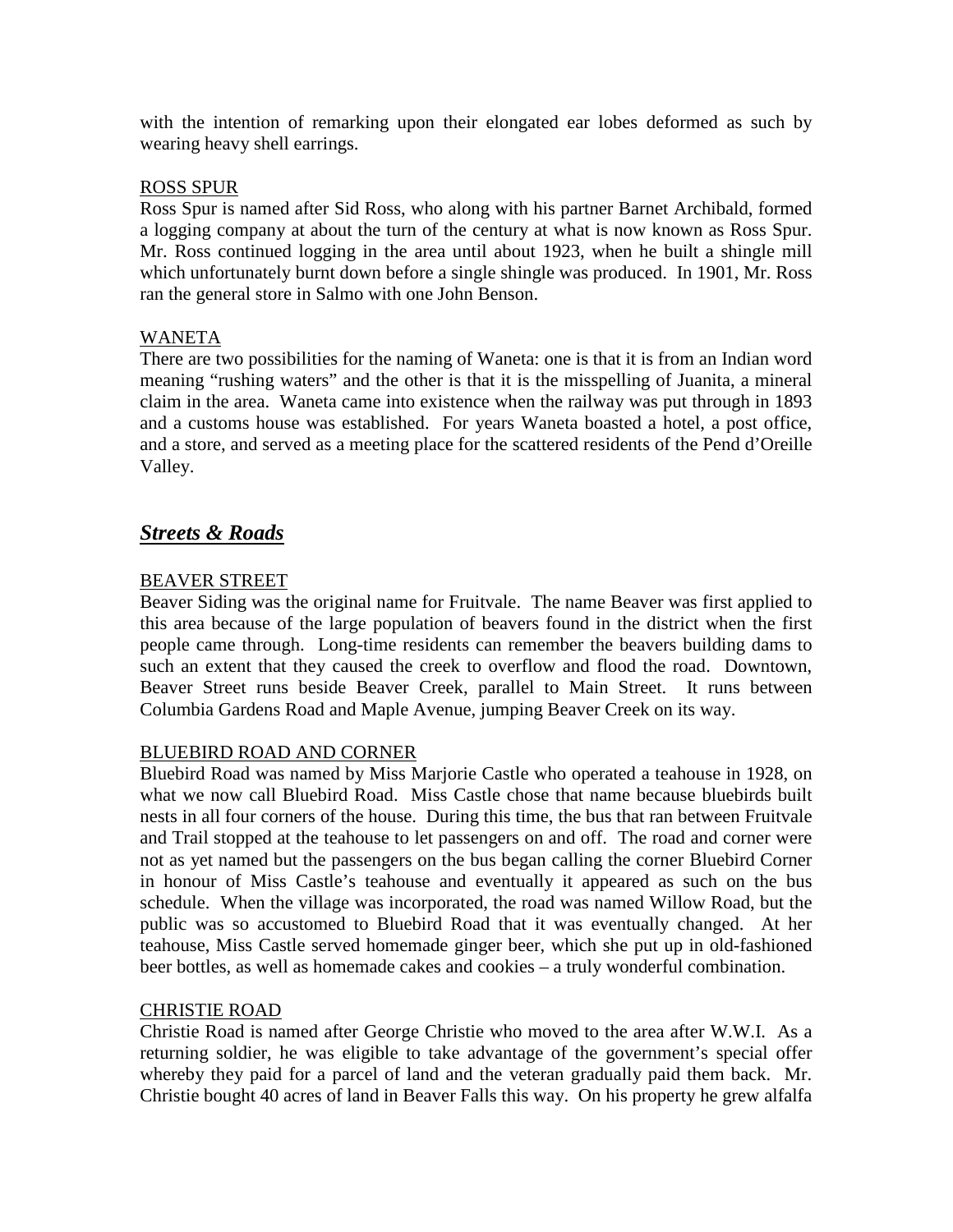and hay to feed his stock, as well as an acre and a half of fruit trees. Mr. Christie used to play the drums at local dances. Christie Road, now officially called  $12<sup>th</sup>$  Avenue by the Village of Montrose, runs across Mr. Christie's original property.

#### COLE STREET

Cole Street is named after Mr. E. Cole. He once owned a chicken farm on the north side of Beaver Valley. Mr. Cole sold some of his property to the Nelson Lumber Company for their sawmill. He and his wife were active members of the Fruitvale Agricultural Association in the early 1920's. The road bearing his name runs parallel to Highway #3 between Kootenay Avenue and Nelson Avenue, which runs through his original property. The road then continues on past Nelson Avenue as First Street.

#### DAVIS AVENUE

Davis Avenue is named after a well known pioneer of the area, Mr. H.C. Davis. Mr. Davis came to Fruitvale in 1907 where he was part of the original survey party. After that job was finished he bought a piece of property for himself and cleared a stump ranch. Four years later he purchased the general store in Fruitvale from M.B. Williams. In 1916, Mr. Davis lost his store when the town site burnt down. He rebuilt immediately but swore never to let anyone build next to him for fear of another fire. His wish was fulfilled until the Shell Gas Station was built, which is now the Esso Station. In early days, Mr. Davis' store was the meeting place for the people of Fruitvale and many hours were spent by the old bachelors and fellows of the town in back of Howard Davis' store arguing about the politics of the time.

#### GREEN ROAD

Green Road is named after a resident of Fruitvale, Mr. Stanley Green, who bought five acres in the area of the road in 1946. He started a small farm, raising chickens, pigs and cattle. The Corporation of the Village in 1952 forced Mr. Green to sell and sub-divide his land and move to the outskirts of Fruitvale where he could continue his farm. Green Road passes through Mr. Green's subdivision. It is the first street that branches off to the east from Mill Road.

#### HEPBURN ROAD

Hepburn Road is named after an early pioneer family, the Hepburns. The Hepburns came here in 1919 from the Prairies where Mr. Hepburn had traded a section of land for 19 acres here. Mr. and Mrs. Hepburn were both very active in the community. In 1939, Mr. Hepburn donated the land on which the United Church was built. The church is still standing there today. Mrs. Hepburn was a charter member of the Women's Institute, as well as a member of the school board and the cemetery committee. In addition, Mrs. Hepburn taught the first sewing classes at the school. Mr. and Mrs. Hepburn were both active members of the Fruitvale Agricultural Association. Hepburn Road is a dead-end road which runs parallel to the railroad tracks branching off from Railroad Street and continuing to Beaver Creek where it stops. It begins again on the other side of the creek, continuing past Atco Lumber for a short distance where it again stops.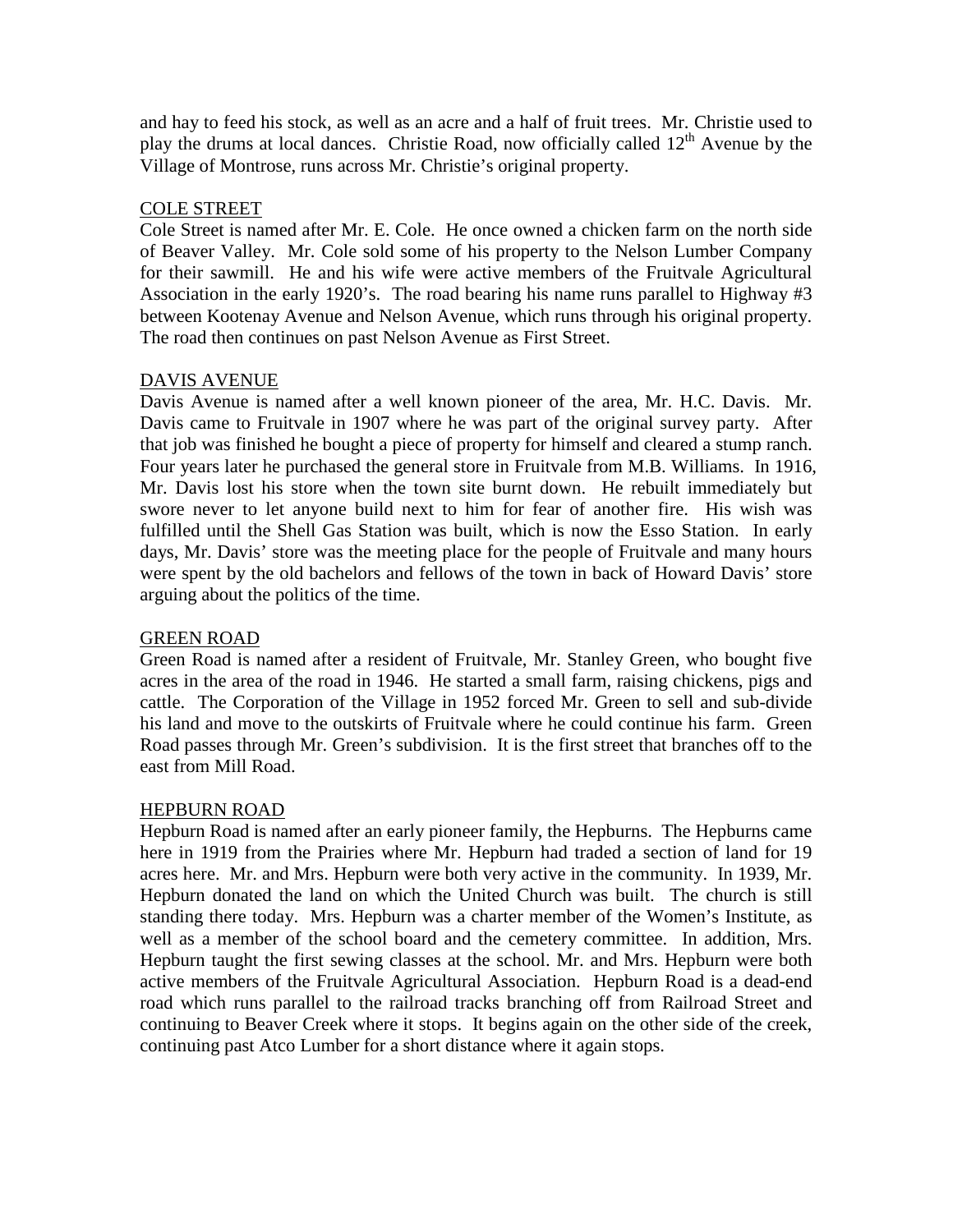#### MILL ROAD

Mill Road was named as such because there were once two sawmills along its course. One sawmill was owned by Mr. Frank Varseveldt, and the other one was owned by Mr. Alfred Endersby. Mr. Varseveldt's mill was approximately 1.5 miles from the Fruitvale town site, near the present location of Nipkow's Greenhouse. This was actually the second mill he built in Fruitvale. He sold his first mill on the town site to a Calgary contractor. The second mill, which was improved by electricity, started in 1932. Unfortunately, just as he was doing well, the mill burnt down. Mr. Endersby's mill was situated 3 miles from the town site. He leased the timber limit after selling his farm to the CM&S Company. Later, he bought the limit from the Great Northern Railway. He started his sawmill in the 1930's.

Mill Road begins at the intersection of four roads: Kootenay Avenue, Columbia Gardens Road, Old Salmo Road and Mill Road. It then travels up the southern mountainside past Lewis Street, Galloway Road and DeBruyn Road.

#### MOLLER ROAD

Moller Road is named after Niels Moller. He moved to Fruitvale from Annabel in 1945. He once owned the largest chicken ranch in Fruitvale, possessing a high of 8,000 chickens. Later, in 1952, he began the only hatchery in this area which lasted for more than 15 years. Mr. Moller also had a feed mill in which he processed feed to be distributed among the local farmers. Mr. Moller was active in the Fruitvale Agricultural Association, serving for a time as president. Mrs. Moller was active in the local PTA. Mr. Moller's chicken ranch was situated east of the Beaver Creek Bridge, directly opposite Atco Lumber. Moller Road runs through this property, extending from the highway to Old Salmo Road.

#### MUIR STREET

Muir Street is named after the Muir Brothers, Andrew, John and Bill, who were established ranchers of goats, sheep and cattle in Fruitvale when it first opened up. John Muir, realizing the potential that Fruitvale held, bought up 20 ten acre tracts when Fruitvale was first put on the market. He then sold 18 of them "for the benefit of those who wished to settle close to town", at what we assume was a handsome profit. Muir Street runs through part of John Muir's original property.

#### NELSON AVENUE

Nelson Avenue is situated on the north side of the Beaver Valley. It runs from Highway Drive to Mountain Street. Nelson Avenue was originally referred to as "Swede Alley" because of the large number of Swedes living in the bunkhouses along the road while working at the Nelson Sawmill. This alley was later renamed Nelson Avenue, after Mr. Andrew Nelson, the owner of the sawmill. Mr. Nelson originally owned most of the land surrounding this area. He was a very active member of the community. He ran a bus and taxi service for a few years, in addition to managing his own service station and store. Mr. Nelson was a charter member of the Fruitvale Rotary Club and the Lutheran Church for which he donated the lumber to build.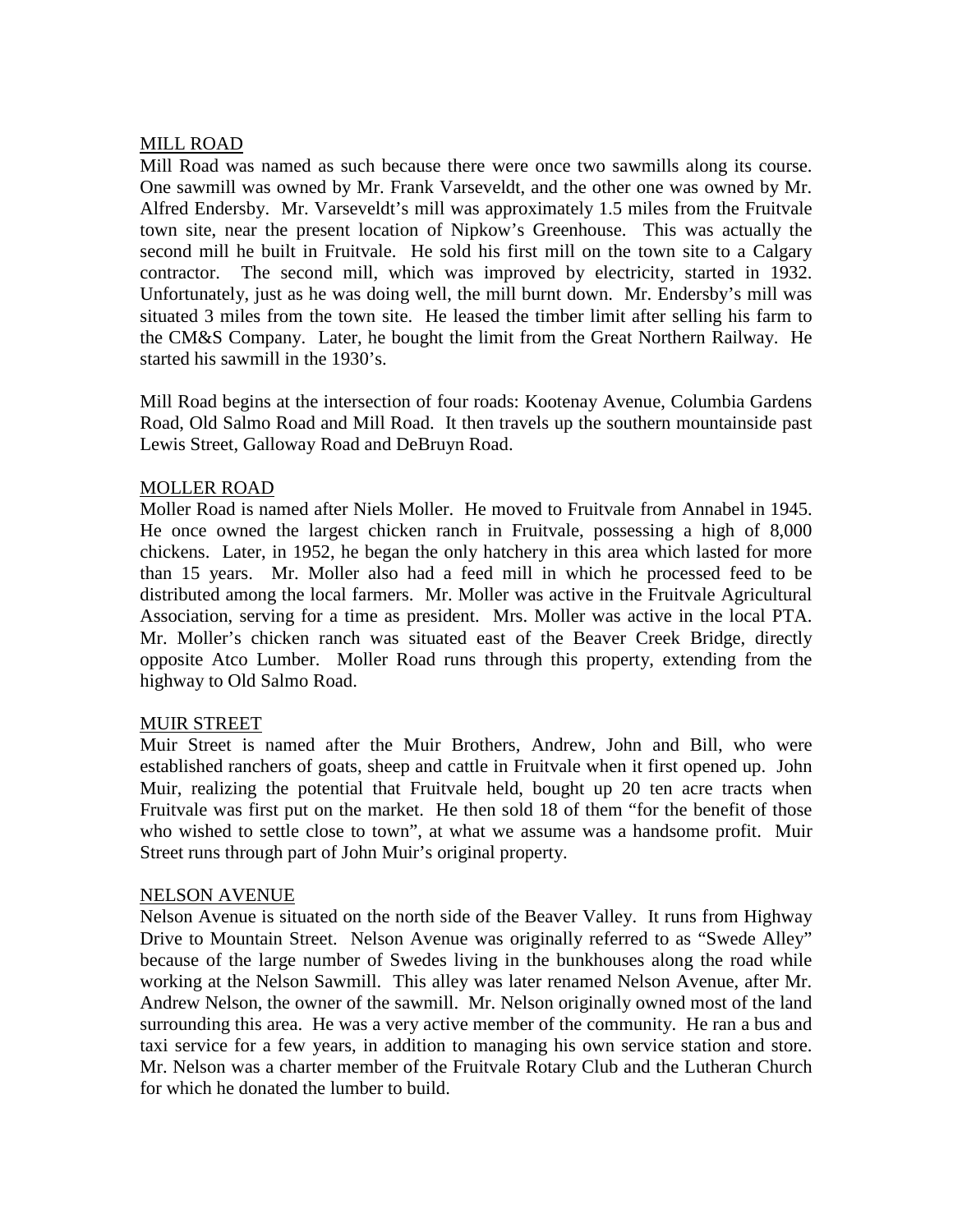#### NIPKOW ROAD

Nipkow Road was named after an early resident of Fruitvale, William Nipkow. He emigrated from Germany to Canada, arriving first in Alberta and then coming out to Fruitvale in 1908. Prior to his arrival in Fruitvale, Mr. Nipkow was a travel companion to an adventurer and gold miner. When he arrived, he bought a tract of land near the town site, making a living by clearing land for others with a horse and stump puller. Since June frosts blackened his potatoes, Mr. Nipkow looked for land higher up away from the deadly frosts. At this new location, he started afresh, clearing the land, raising some livestock and then gradually starting a greenhouse business. Nipkow Road leading up to the greenhouse on the southern side of the valley did not exist when Mr. Nipkow first moved to his land and as a result, he had to carry his stove on his back since a horse and buggy could not reach his cabin.

#### OLD SALMO ROAD

Old Salmo Road was the original road to Salmo. Many old-timers remember this road as being narrow and winding, which is still evident today, and of course, dusty. Often times in the days before the road was built from Fruitvale to Salmo, one would simply put one's car on the train tracks and travel to Salmo that way. Old Salmo Road begins at the intersection of four roads: Kootenay Avenue, Columbia Gardens Road, Mill Road and Old Salmo Road. Old Salmo Road then follows the hillside along the outskirts of Fruitvale, finally joining up with the Fruitvale-Salmo Highway.

#### SHORT STREET

Short Street was named by the Rotarians. They chose that name simply because it was the shortest street in town, being only approximately 140 meters long. Short Street branches off Mountain Street at approximately a 45 degree angle. It is situated just above the junction of Kootenay Avenue and Mountain Street.

#### TREE AVENUES

When the streets and avenues of Fruitvale were first named in 1952, it was decided that the avenues perpendicular to Columbia Gardens Road should be named after trees. It should be noted that all of the trees after which the avenues are named can be found in the Beaver Valley. The trees that were picked are: Elm, Laurel, Maple, Pine, Tamarac, Cedar, Walnut, Juniper and Birch.

#### *Creeks*

#### BARCLAY CREEK

Barclay Creek is named after Mr. and Mrs. W.G. Barclay and family who settled in Fruitvale in 1921. Their land was originally bought in 1907 by Mrs. Barclay's parents who bought it from the Kootenay Orchard Association. Mrs. Barclay's parents came to Fruitvale and looked at their land but decided that Fruitvale wasn't for them and the land lay dormant till 1921. The Barclay's moved here from Alberta to begin a fruit orchid but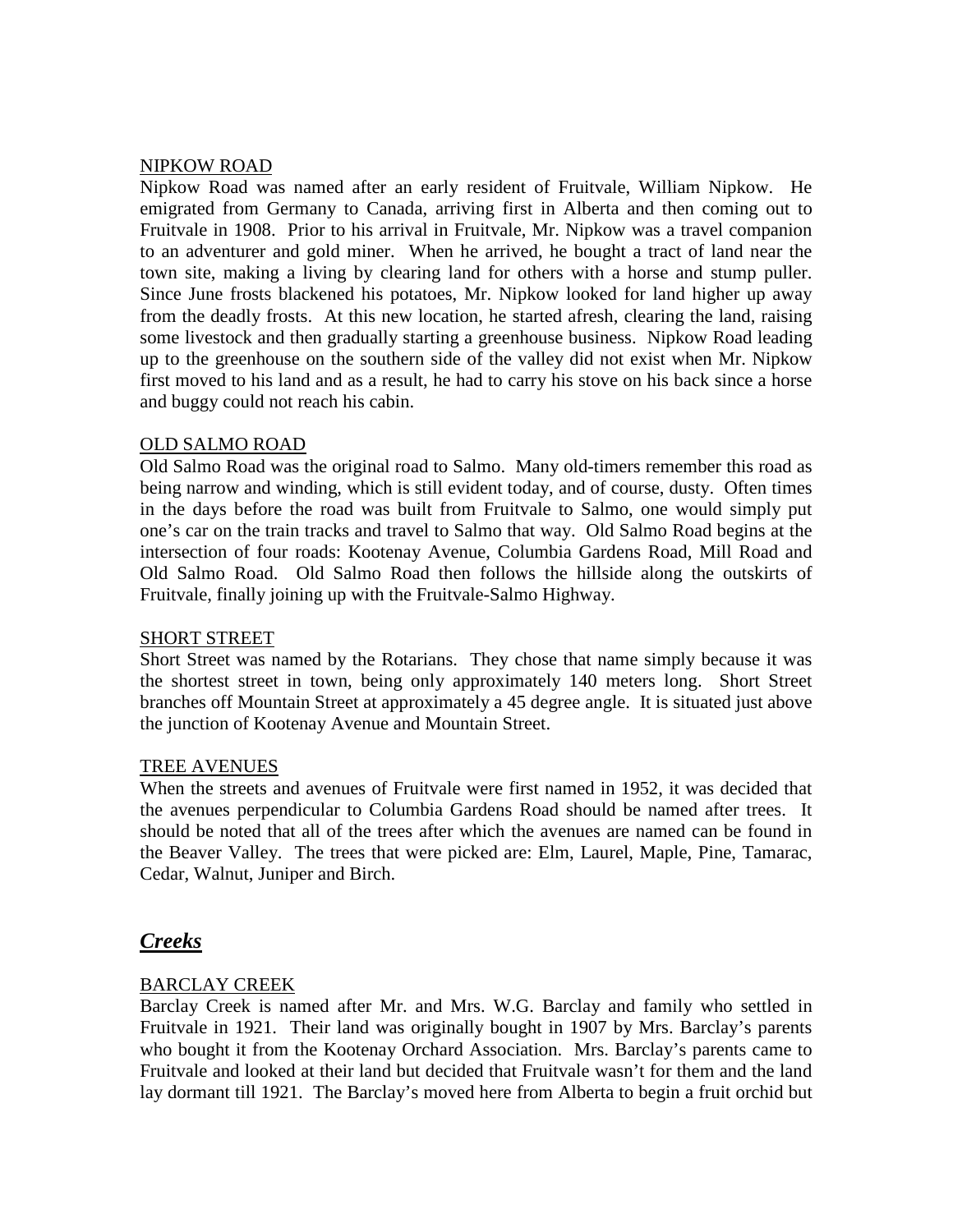like so many others, they soon discovered that the climate was unfit for fruit. Their son, Duncan, can remember burning sawdust smudges during the night to save the cherry trees from freezing. Mr. Barclay Sr. was a photographer by trade and took many of the school photographs in the 1920's and 30's in Fruitvale. Mrs. Barclay was an active woman who was involved with the Women's Institute and the Anglican Church for which she played the organ a great number of years. The creek bearing their name flows through their original property along Columbia Gardens Road (lot 124) until it empties into Beaver Creek.

#### BATH CREEK

Bath Creek is named after Albert J. Bath who was born July 12, 1888 in Edinburgh, Scotland. He arrived in Fruitvale on May 21, 1907 and was part of the original survey party that mapped out Fruitvale. Mr. Bath went on to marry Anna Varseveldt, a pretty young woman who came to Fruitvale in 1911 with her brothers and father who began the first sawmill in the Fruitvale town site approximately where Doug Knowler's house is situated. During his life, Albert had a timber limit of 1,000 acres on the outskirts of Fruitvale, a farm of 300 acres on the south side of Beaver Creek, and a sawmill. He also owned the property on which the CRYSTAL DAIRY is situated where he planted an orchard when he first arrived in Fruitvale. Mrs. Bath has fond memories of the early days in Fruitvale, especially the dances and concerts which were held in the old school house in which Fruitvale old-timers, such as the Colbrooks and the Greenwoods would entertain with the wonderful songs that they brought with them from England. Beaver Valley remembers Albert Bath by Bath Creek which winds down from the mountains through his old property at the CRYSTAL DAIRY.

#### BELL CREEK

Bell Creek is named after John Potter Bell who was born in Kouchibouguac, New Brunswick in 1964. He came west to Vancouver in 1890 and in 1894 walked from Hope to Rossland on the Dewdney Trail in order to prospect in the Kootenays. He brought his family via Revelstoke to the Salmo area in 1897 where they lived at Erie until 1912 raising 8 children. John ran a livery stable in Erie hauling supplies to the Arlington Second Relief mines. At this time he was also mine foreman at the Molly Gibson mine. At the end of 1912 he moved to Park Siding onto a 102 acre ranch, where he ranched for 28 years. The first school house in the Park Siding area was built on his property in 1912 and was used until 1921. He helped build the first road from Fruitvale to Salmo. John was always active in the community and was a member of the school board and the Masonic Lodge.

#### CHARBONNEAU CREEK (12-MILE CREEK)

Charbonneau Creek is named after one of the colourful characters who lived in the Pend d'Oreille at the turn of the century, Morris Charbonneau. "Old Chauve" as he was commonly known, was a bachelor who had been a mule driver in the American Civil War. He owned 640 acres of pasture with his partner Hearn at what is approximately 12-mile Creek. Aside from working on his ranch, he also hauled supplies up to the Pend d'Oreille Valley for prospectors.